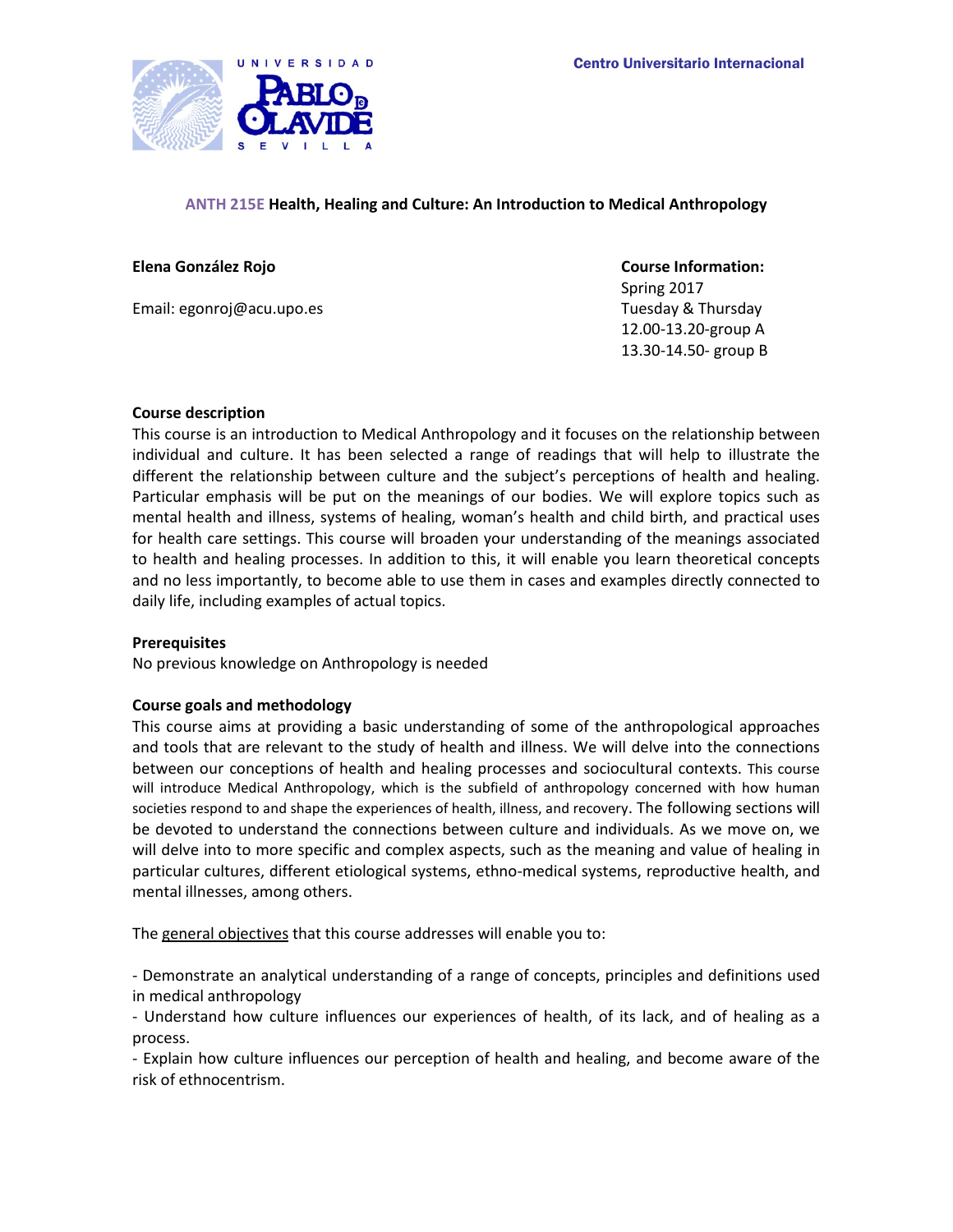- Be able to apply what you learn to your daily life and own experiences having to do with health and our bodies and our healing expectations.

Coursework will include lectures, students' presentations, videos, outside readings and short written assignments. Participation is a key factor in this course. Engaging in discussions and presenting the contents that you will actively learn about the theory but also about how to apply it, getting feedback and guidance and assuring proper understanding.

# **Learning Objectives**

By the end of the semester, students who complete all necessary assignments will be able to:

-Know what culture and Medical Anthropology are, and their meaning in different cultures.

-Describe the nuances separating illness from disease.

-Think critically about different perceptions and experiences of health, and of healing processes as a result of acculturation.

- Identify processes related to health and illness as diverse as cultural backgrounds can be identified.

-Discuss with an appropriate vocabulary about cultural influences, healing processes, and medical systems, among other topics, becoming able to properly analyze the different factors characterizing cases of study.

# **Required Readings:**

Boddy, J., & Boddy, J. (2016). The normal and the aberrant in female genital cutting: Shifting paradigms. HAU: Journal of Ethnographic Theory, 6 (2), 41–69.

Boseley, S (2016). NHS can fund 'game-changing' PrEP HIV drug, court says. The Guardian. August, 2nd

Farmer, P. & Kleinman, A. (1989). AIDS as human suffering. Daedalus, 118 (2),135-160

Foster,G. (1976). Disease etiologies in Non-Western medical systems, American Anthropology, 78 (4), 773-782

Joralemon, Donald (1999) Exploring Medical Anthropology. Needham Heights, MA: Allyn & Bacon

Kaptchuk, T. J., & Eisenberg, D. M. (2001). Varieties of healing. 1: medical pluralism in the United States. Annals of Internal Medicine, 135(3), 189–95

Kleinman, A. (2004). Culture and depression. New England Journal of Medicine, 351, 951-952.

Kleinman, A. (2008). Catastrophe and caregiving: the failure of medicine as an art. Lancet (London, England), 371(9606), 22–3

Kleinman, A., Abramowitz, S., Kleinman, A., Berger, P., Luckmann, T., Farmer, P., … Petryna, A. (2010). Four social theories for global health. Lancet (London, England), 375(9725), 1518–9.

Kolata, G (2016) The Shame of Fat Shaming. The Sunday review. October, 1st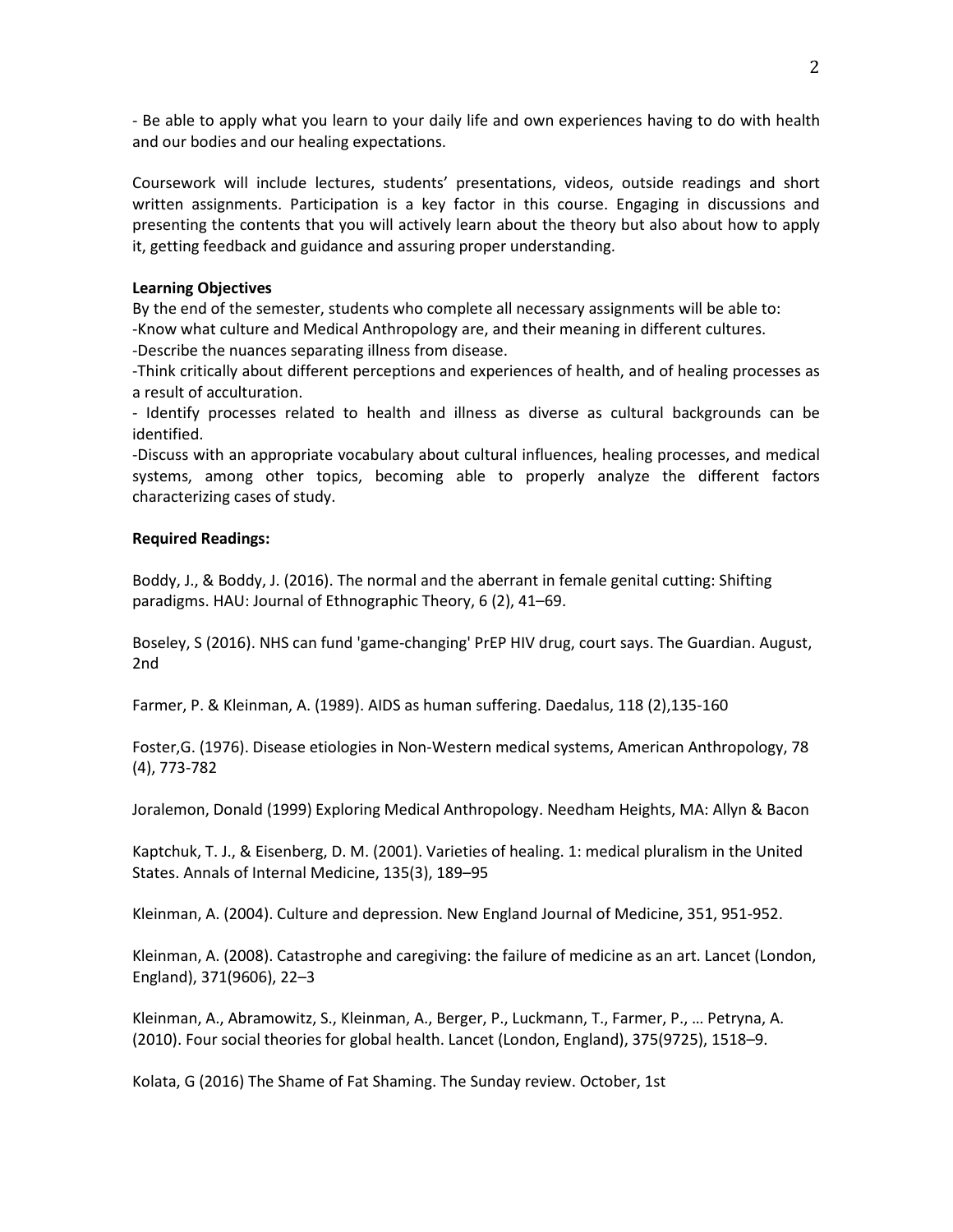Lévi-Strauss, C., Jacobson, C., & Schoepf, B. G. (1963). Structural anthropology. New York: Basic Books.

Lyall, J (2006). The struggle for 'cultural competence'. The Guardian. April, 12th

Moerman, D. E. (2000). Cultural variations in the placebo effect: ulcers, anxiety, and blood pressure. Medical Anthropology Quarterly, 14(1), 51–72.

Pinching ,A., Higgs, R., Boyd K (2000). The impact of AIDS on medical ethics. Journal of medical ethics, vol: 26 (1) pp: 3-8

Pool, R., & Geissler, W. (2005). Medical anthropology. Open University Press.

Scheper-Hughes, N., & Lock, M. (1987). The Mindful Body: A Prolegomenon to Future Work in Medical Anthropology. Medical Anthropology Quarterly, 1(1), new series, 6-41

Scheper-Hughes, N. (1992). "Two Feet Under." Death Without Weeping: The Violence of Everyday Life in Brazil. Berkeley: University of California Press, pp. 268- 339.

Van der Geest, S. (1999). Training shopkeepers and schoolchildren in medicine use: experiments in applied medical anthropology in east Africa. Medical Anthropology Quarterly, 13(2), 253–5.

# **General Course Policies**

- \* Please keep your cell phones turned off during class.
- \* No computers, tablets or phones during the class are allowed. Their use will be considered as a lack of participation and as such, it may affect the final grade of students using those devices.
- \* All assignments will be handed in electronically.
- \* Appointments with the instructor can be made face to face or via e-mail.
- \* Class participation is an important learning method that will be continually used and evaluated.

#### **Course Requirements and Grading**

Students will be evaluated on their ability to articulate and critically apply the terms, concepts and theories from class and readings verbally, during class discussions, as well as in writing, on exams and in written assignments. The final grade for the course is comprised of the following:

| Participation              | 15% |
|----------------------------|-----|
| <b>Class presentations</b> | 15% |
| <b>Focus Essay</b>         | 30% |
| <b>Midterm Exam</b>        | 20% |
| <b>Final Exam</b>          | 20% |

**Class participation 15%:** Students are expected to regularly participate in class discussions. You can illustrate theoretical notions with examples, pose questions or doubts, and in general, you will contribute to class debates with your own points of view based on existing Anthropological knowledge.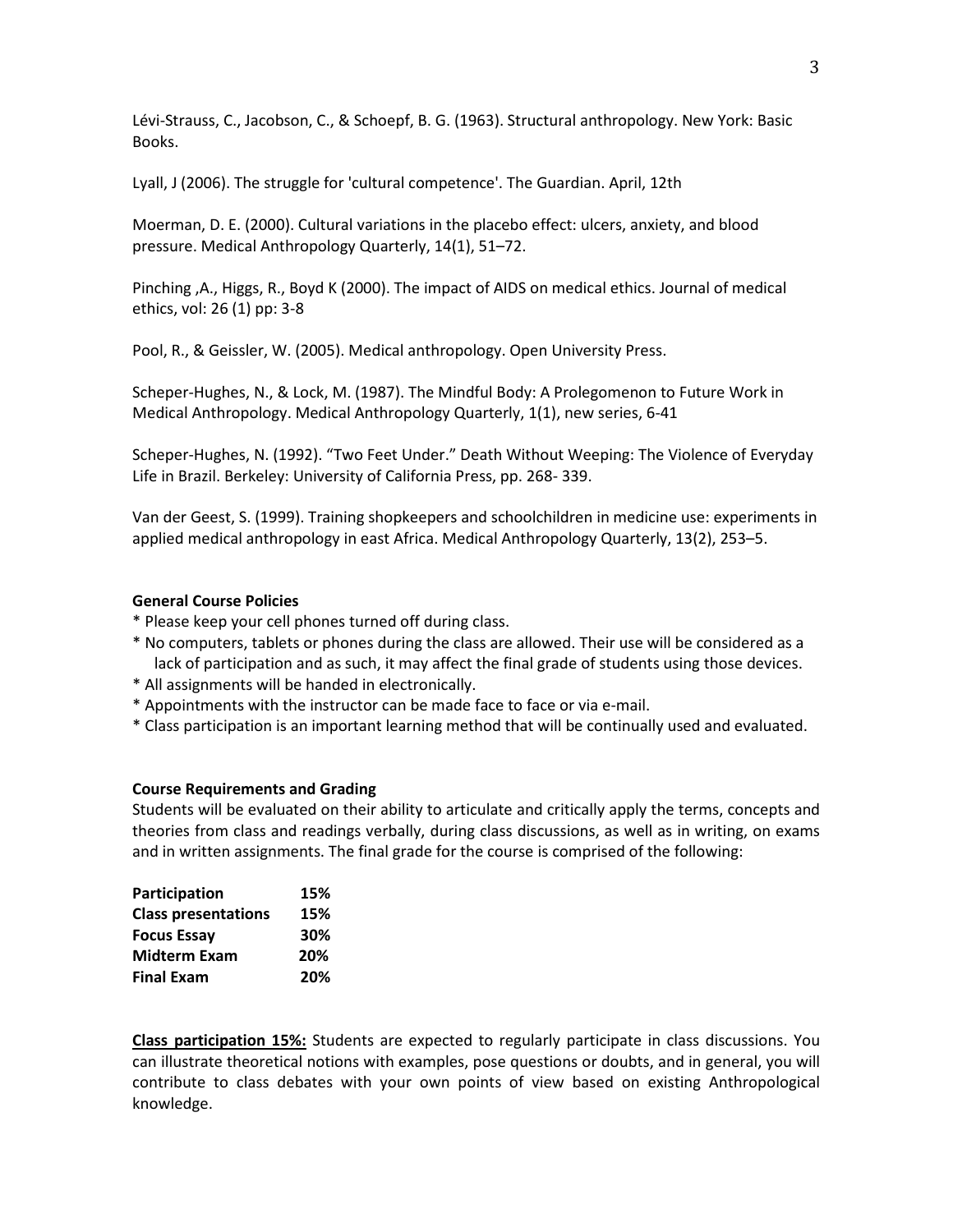To this end, students need to prepare themselves reading the contents due for each session. Contributing to the discussions and to the presentations of readers with your views and your examples will significantly benefit your learning process, as it favors the assimilation of theoretical notions. Active participation will also facilitate the preparations for the exam (as active reading is already learning), and for the work in essays (as there you can apply thoughts stemming from class discussions).

**Class presentations (15%):** This activity is intended for the students to do research on topics they are interested in and to bring them into the class. Students have to present the most important concepts on the selected topic, using them in the context of particular theories and in relation to a real case (explaining the case referring to the theory, illustrating the theory with your case, etc.). After this you need to organize a debate to discuss your analysis with the class. These presentations will be organized and scheduled ahead, in groups or individually (depending on group size) and you can ask for advice and supervision.

There is a rubric to follow on this. The grading of presentations will be determined by:

- the level of accuracy of concepts
- The adequate use of terms and concepts and how they have been applied to each study case
- Presentation skills (organization of contents, format, originality, accuracy)

- The depth in which questions and debates are posed and directed (fostering discussions that go beyond personal examples and beyond mere posing questions).

**Focus Essays (30%):** This is a short analytical essay no longer than 2500 words. The assignment will enable students with the opportunity to articulate and apply key terms and concepts from the course, and use them to discuss topics in which they are interested. In this essay you will select theoretical concepts, using them to a study case, an example from real life, or a topic in which you are interested.

Grading: Essay: 20% Presentation: 10%

**Format**: maximum 2 500 words, plus a maximum of extra 500 words for personal reflection. Each essay should contain a *Bibliography* section referring to the academic sources used, using APA style.

Essays will be evaluated according to a rubric available from the very beginning of this course, please make sure you consider this before submitting it.

**Submission**: The essay must be submitted electronically prior to the start of class on April, 27<sup>th</sup>

Presentation: during the last classes student will present their essay to the class, explaining their work and briefly discussing it with questions. These presentations will be scheduled in class and we will have a session devoted to getting ready for it.

**Midterm (20%) and Final Exams (20 %):** Exams will include a mixture of multiple choice, short answer and short essay questions. Students must demonstrate that they have mastered the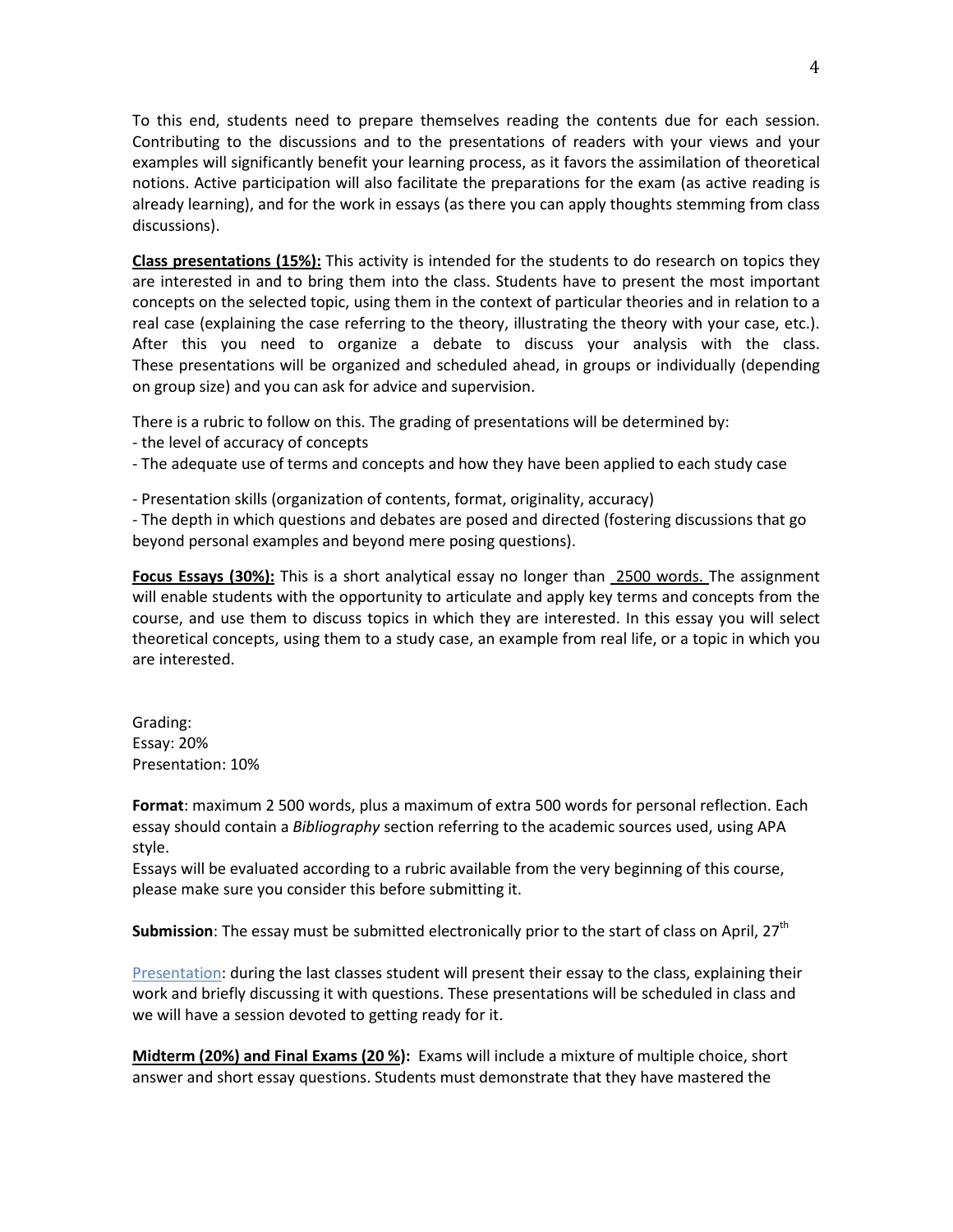theories, concepts and terms from lecture, class discussions, videos and readings. A pre-test exam is scheduled before the mid-term to get familiar with the format. Midterm Exam: March, 16<sup>th</sup>

# Final Exam: yet to be confirmed: May 15th-19th

| Spanish<br>grades | 10<br>9,5 | $9,9 -$ | 9,4 | 8,9  | 8,4 | 7,9 | ',4 | 6,9  | 6,4 | 5,9 | 5,4                           | 4,9                      |
|-------------------|-----------|---------|-----|------|-----|-----|-----|------|-----|-----|-------------------------------|--------------------------|
|                   |           |         | -   | -    | -   | -   | -   | -    | -   |     | -                             | $\overline{\phantom{a}}$ |
|                   |           |         | 9   | 8,5  | 8   | 5.' |     | 6,5  | ь   | 5,5 |                               |                          |
| <b>USA</b>        | Α         | A       | А-  | $B+$ | B   | B   | B-  | $C+$ | ֊   |     | ∽<br>$\overline{\phantom{a}}$ |                          |
| <b>ECTS</b>       | Α         | В       | B   | ◡    | ∽   | ◡   | ◡   | D    | D   |     |                               |                          |

Spanish grades and their equivalences:

# **Attendance and Punctuality**

Attendance is mandatory. More than 3 unexcused absences will result in the lowering of the final grade (please mind that these excuses need to be related to medical reasons). Students with more than 2 such absences may not challenge the final grade received. Punctuality is required. If you miss classes due to medical reasons, please do not forget to ask for a certificate to justify your absence.

# **Missed or Late Work**

If you fail to participate in class on regular basis, or if you miss assignments (e.g. essays, class presentations, or exams) your final grade will be affected (as you will not be able to sum up the grades of missed activities).

Assignments handed in later than 24 hours after the dead line will not be evaluated. Assignments handed in within the first 24 hours after the dead line will count half of their maximum value. Similarly, missing any or the oral presentation that the students have to deliver in class will count as zero.

# **Academic Dishonesty**

Academic integrity is a guiding principle for all academic activity at Pablo de Olavide University. Cheating on exams and plagiarism (which includes copying from the internet) are clear violations of academic honesty. A student is guilty of plagiarism when he or she presents another person's intellectual property as his or her own. The penalty for plagiarism and cheating is a failing grade for the assignment/exam and a failing grade for the course. Avoid plagiarism by citing sources properly (using footnotes or endnotes and a bibliography).

# **Students with Disabilities**

If you have a disability that requires special academic accommodation, please speak to your professor within the first three (3) weeks of the semester in order to discuss any adjustments. It is the student's responsibility to provide the International Center with documentation confirming the disability and the accommodations required (if you have provided this to your study abroad organization, they have most likely informed the International Center already but please confirm).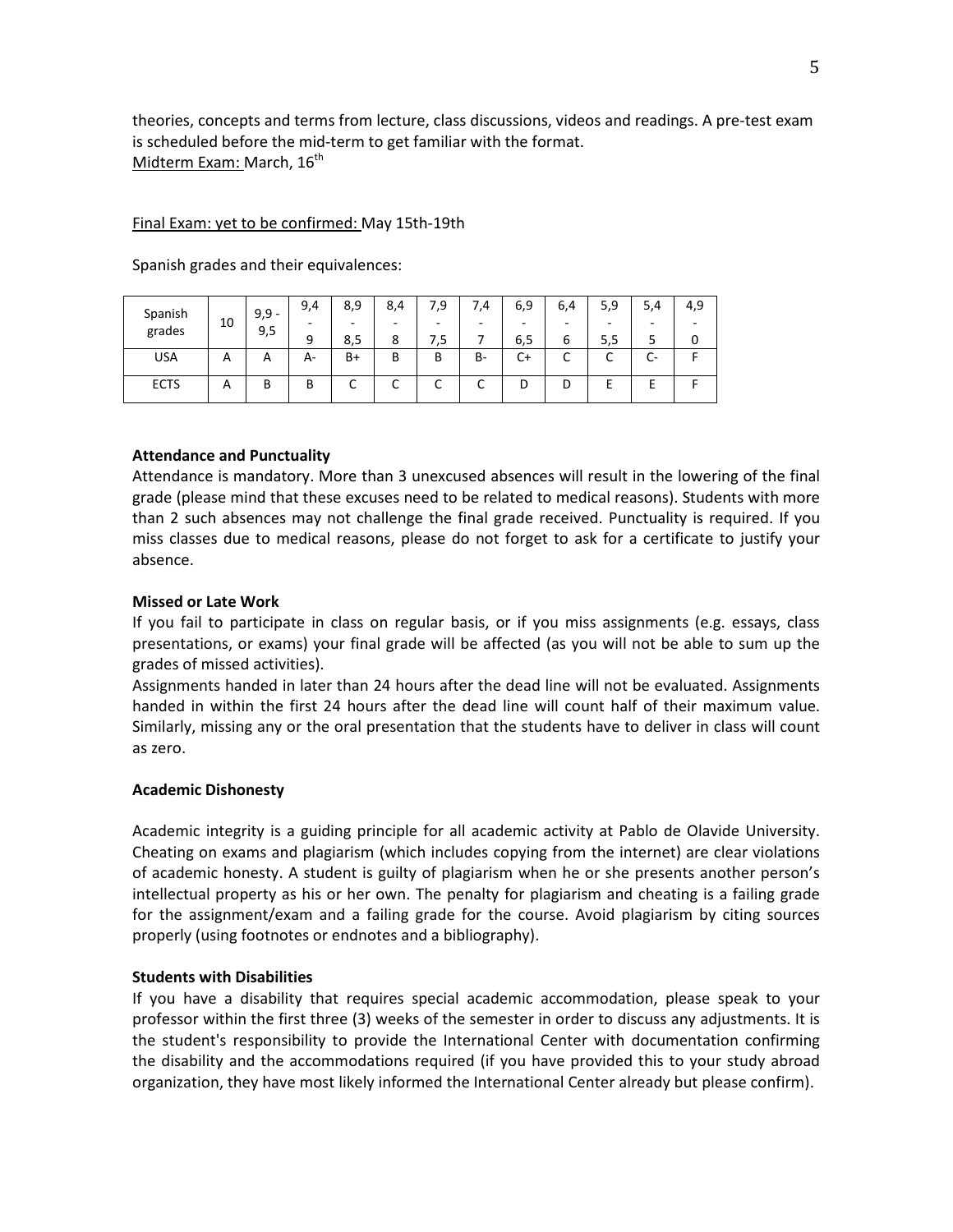# **Behavior Policy**

Students are expected to show integrity and act in a professional and respectful manner at all times. A student's attitude in class may influence his/her participation grade. The professor has a right to ask a student to leave the classroom if the student is unruly or appears intoxicated. If a student is asked to leave the classroom, that day will count as an absence regardless of how long the student has been in class.

#### **Holidays**

Monday, February 27 – "Puente"- no classes will be held Tuesday, February 28 – Día de Andalucía April 10-14 – Semana Santa (Holy Week) Monday, May 1 - Labor Day May 1-5 – Feria de Abril

# **Course Schedule**

| Session | <b>Topic</b>                                             | <b>Readings</b>                                                                                                |
|---------|----------------------------------------------------------|----------------------------------------------------------------------------------------------------------------|
| 1       | <b>Course presentation</b>                               | No readings required                                                                                           |
| 2       | <b>Introduction to Medical Anthropology</b>              | Kleinman, A. (2010), Four Social Theories for Global Health                                                    |
| 3       | <b>Doing Anthropology</b>                                | Chapter 2 in Pool and Geissler (2005) "Anthropological<br>perspectives", pp 15-27.                             |
| 4       | <b>Medical Pluralism</b>                                 | Kaptchuk T Eisenberg D. Varieties of Healing. 1: Medical<br>Pluralism in the United States (2001)              |
| 5       | The relationship between anthropology and<br>biomedicine | Moerman D (2000). Cultural Variations in the Placebo<br>Effect: Ulcers, Anxiety, and Blood Pressure, pp: 51-72 |
| 6       | <b>Culture and the subject</b>                           | Scheper-Hughes, & Lock, The mindful body, 6-41                                                                 |
| 7       | <b>Evolution and health</b>                              | Kolata, G (2016) The Shame of Fat Shaming                                                                      |
| 8       | Non-Western disease etiologies                           | Foster, G (1976) Disease etiologies in Non-Western medical<br>systems, 773-782                                 |
| 9       | <b>Ethnomedical systems</b>                              | Lévi-Strauss, The sorcerer and his magic, 129-137                                                              |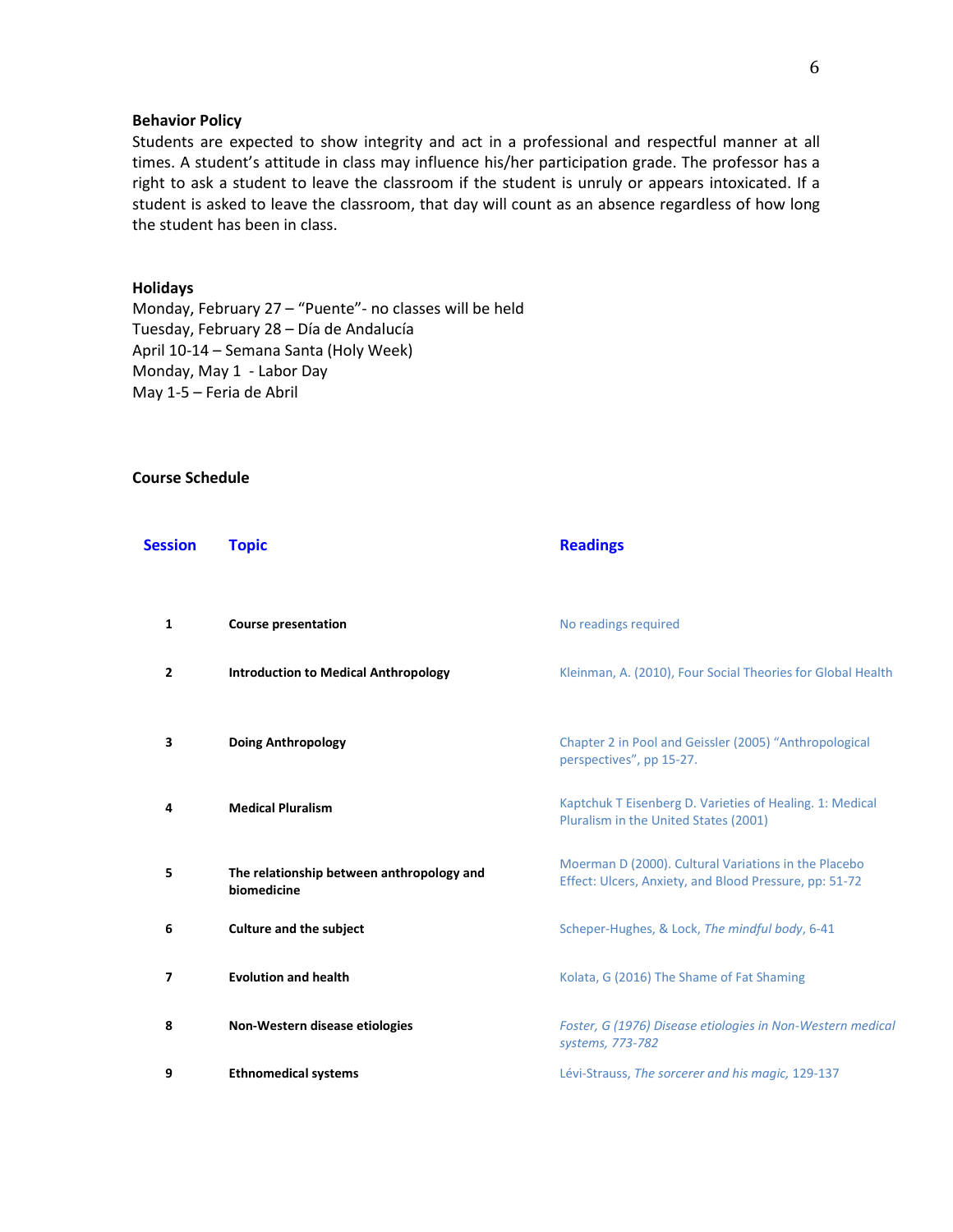| 10 | <b>Healers and healing Professions I</b>     | Joralemon, Healers and the healing professions, 61-79                                                                                                   |
|----|----------------------------------------------|---------------------------------------------------------------------------------------------------------------------------------------------------------|
| 11 | <b>Healers and healing Professions II</b>    | Farmer and Kleinman, AIDS as human suffering, 135-160                                                                                                   |
| 12 | Sexual health                                | Boddy J (2016). The normal and the aberrant in female<br>genital cutting: Shifting paradigms                                                            |
| 13 | <b>Mid-term rehearsal</b>                    |                                                                                                                                                         |
| 14 | Mid-term exam                                |                                                                                                                                                         |
| 15 | <b>Reproductive health</b>                   | Scheper-Hughes, Nancy. 1992. "Two Feet Under." Death<br>Without Weeping: The Violence of Everyday Life in Brazil.<br>268-339.                           |
| 16 | <b>Culture and health</b>                    | Kleinman, Culture and depression, 951-952.                                                                                                              |
| 17 | <b>Communication in clinical settings</b>    | Kleinman, 'Catastrophe and Caregiving: The Failure of<br>Medicine as an Art', The Lancet, 371 (2008), 22-23                                             |
| 18 | <b>Medical Anthropology</b><br>Documentary 1 | <b>Unnatural Causes: Is Inequality Making Us Sick?</b>                                                                                                  |
| 19 | Intercultural competence                     | Lyall, J. The struggle for 'cultural competence'. The<br>Guardian. April, 12 <sup>th</sup> (2006)                                                       |
| 20 | <b>Medical Anthropology</b><br>Documentary 2 | <b>Unnatural Causes: Is Inequality Making Us Sick?</b>                                                                                                  |
| 21 | Citizenship, Governance and Health           | Boseley, S (2016). NHS can fund 'game-changing' PrEP HIV<br>drug, court says                                                                            |
| 22 | <b>Interventions</b>                         | Van der Geest, S. Training shopkeepers and schoolchildren<br>in medicine use: experiments in applied medical<br>anthropology in East Africa, pp 253-255 |
| 23 | <b>Experimental subjects, ethics</b>         | Pinching , A., Higgs, R., Boyd K (2000). The impact of AIDS<br>on medical ethics                                                                        |
| 24 | <b>Medical Anthropology</b>                  |                                                                                                                                                         |
|    | Focus essays presentations 1                 |                                                                                                                                                         |
|    | Due today: focus essay                       |                                                                                                                                                         |
|    |                                              |                                                                                                                                                         |